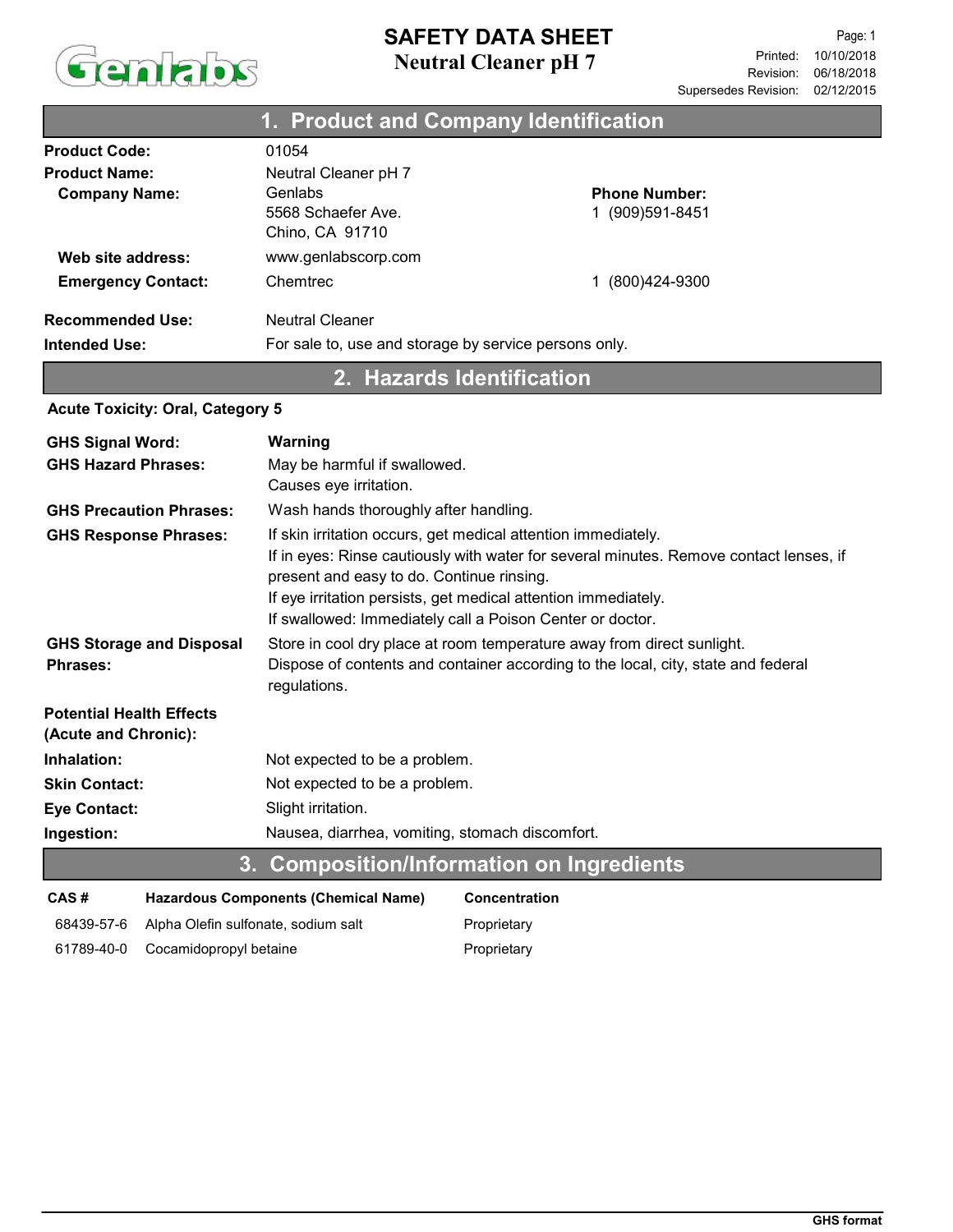

## Neutral Cleaner pH 7 SAFETY DATA SHEET

# 4. First Aid Measures

| <b>Emergency and First Aid</b><br><b>Procedures:</b>                                              |                                                                                                                                                 |  |  |  |
|---------------------------------------------------------------------------------------------------|-------------------------------------------------------------------------------------------------------------------------------------------------|--|--|--|
| In Case of Inhalation:                                                                            | Not expected to be a problem.                                                                                                                   |  |  |  |
| In Case of Skin Contact:                                                                          | Wash with water. Get medical aid if irritation develops and persists.                                                                           |  |  |  |
| In Case of Eye Contact:                                                                           | Flush eyes with water as a precaution. Get medical aid if irritation or symptoms occur.                                                         |  |  |  |
| In Case of Ingestion:                                                                             | Drink large amounts of water. Call physician.                                                                                                   |  |  |  |
|                                                                                                   | 5. Fire Fighting Measures                                                                                                                       |  |  |  |
| Flash Pt:                                                                                         | <b>NA</b>                                                                                                                                       |  |  |  |
| <b>Explosive Limits:</b>                                                                          | N.E.<br>UEL: N/A<br>N.E.<br>LEL:<br>N/A                                                                                                         |  |  |  |
| <b>Autoignition Pt:</b>                                                                           | <b>NA</b>                                                                                                                                       |  |  |  |
| Suitable Extinguishing Media: CO2, dry foam, water.                                               |                                                                                                                                                 |  |  |  |
| <b>Fire Fighting Instructions:</b>                                                                | As in any fire, wear a self-contained breathing apparatus in pressure-demand,<br>MSHA/NIOSH (approved or equivalent), and full protective gear. |  |  |  |
| <b>Flammable Properties and</b><br>Hazards:                                                       | No data available.                                                                                                                              |  |  |  |
|                                                                                                   | 6. Accidental Release Measures                                                                                                                  |  |  |  |
| <b>Protective Precautions,</b><br><b>Protective Equipment and</b><br><b>Emergency Procedures:</b> | Wear appropriate gloves to prevent skin exposure.                                                                                               |  |  |  |
| <b>Steps To Be Taken In Case</b><br><b>Material Is Released Or</b><br>Spilled:                    | Absorb on sand or vermiculite and place in closed containers for disposal.                                                                      |  |  |  |
|                                                                                                   | <b>Production of the Contract of Service</b><br>$\mathbf{L}$                                                                                    |  |  |  |

#### 7. Handling and Storage

Precautions To Be Taken in Keep container tightly closed in a dry and well-ventilated place. Handling:

# 8. Exposure Controls/Personal Protection

| CAS#<br><b>Partial Chemical Name</b>               |                                     | <b>OSHA TWA</b>    | <b>ACGIH TWA</b> | <b>Other Limits</b> |          |
|----------------------------------------------------|-------------------------------------|--------------------|------------------|---------------------|----------|
| 68439-57-6                                         | Alpha Olefin sulfonate, sodium salt |                    | No data.         | No data.            | No data. |
| 61789-40-0                                         | Cocamidopropyl betaine              |                    | No data.         | No data.            | No data. |
| <b>Respiratory Equipment</b><br>(Specify Type):    |                                     | None.              |                  |                     |          |
| <b>Eye Protection:</b>                             |                                     | None.              |                  |                     |          |
| <b>Protective Gloves:</b>                          |                                     | None.              |                  |                     |          |
| <b>Other Protective Clothing:</b>                  |                                     | None.              |                  |                     |          |
| <b>Engineering Controls</b><br>(Ventilation etc.): |                                     | No data available. |                  |                     |          |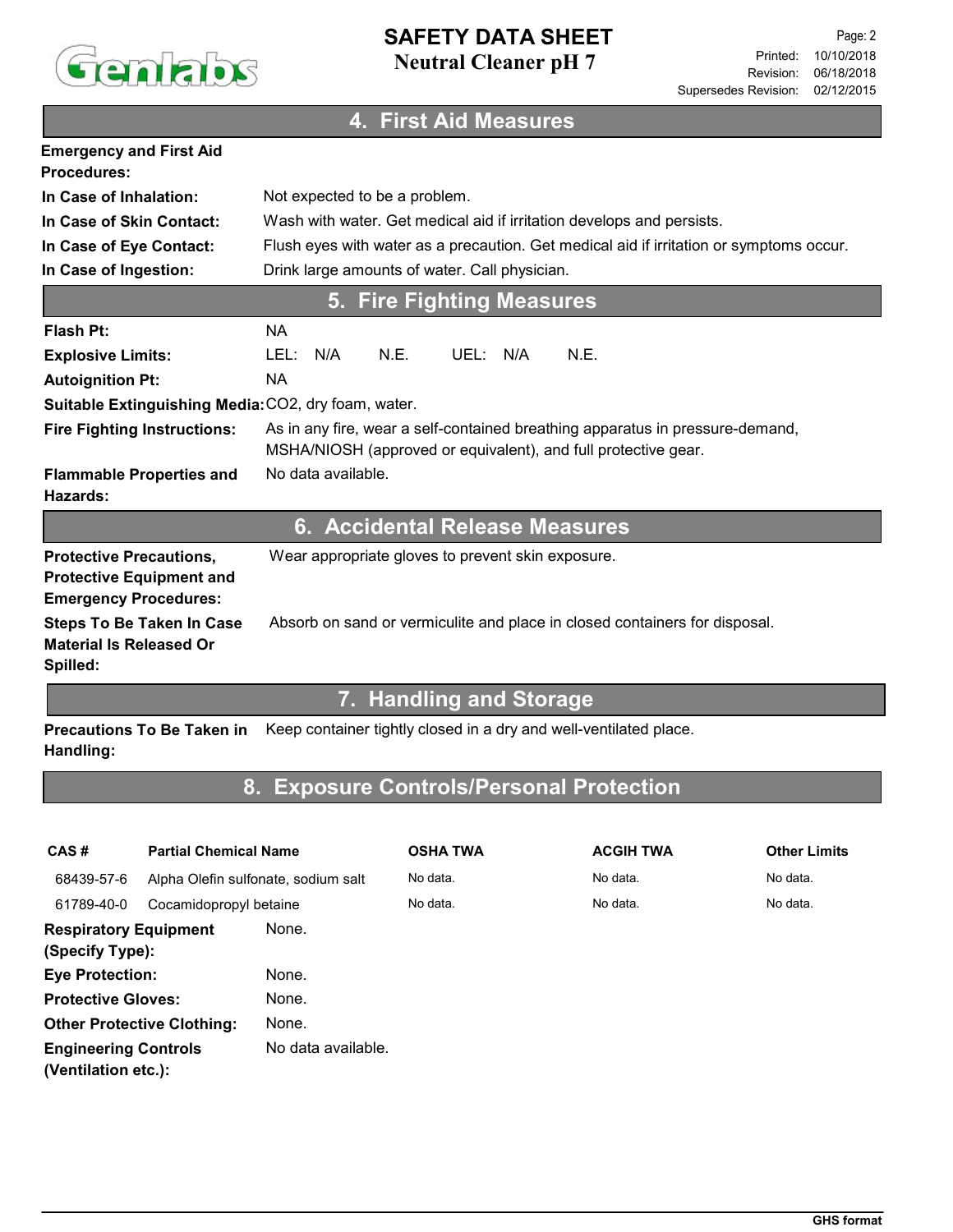

# Neutral Cleaner pH 7 SAFETY DATA SHEET

|                                                             | <b>Physical and Chemical Properties</b><br>9.                                           |
|-------------------------------------------------------------|-----------------------------------------------------------------------------------------|
| <b>Physical States:</b>                                     | [X] Liquid<br>[ ] Solid<br>$[$ ] Gas                                                    |
| <b>Appearance and Odor:</b>                                 | Pink color liquid with citrus fragrance.                                                |
| <b>Melting Point:</b>                                       | <b>NA</b>                                                                               |
| <b>Boiling Point:</b>                                       | > 212.00 F                                                                              |
| <b>Decomposition Temperature: NA</b>                        |                                                                                         |
| <b>Autoignition Pt:</b>                                     | <b>NA</b>                                                                               |
| <b>Flash Pt:</b>                                            | <b>NA</b>                                                                               |
| <b>Explosive Limits:</b>                                    | LEL:<br>N/A<br>N.E.<br>UEL: N/A<br>N.E.                                                 |
| Specific Gravity (Water = 1):                               | ~1.036                                                                                  |
| <b>Density:</b>                                             | $~1$ 8.64                                                                               |
| Vapor Pressure (vs. Air or                                  | <b>NA</b>                                                                               |
| mm Hg):                                                     |                                                                                         |
| Vapor Density (vs. Air = 1):                                | NA.                                                                                     |
| <b>Evaporation Rate:</b>                                    | <b>NA</b>                                                                               |
| <b>Solubility in Water:</b>                                 | 100%                                                                                    |
| <b>Saturated Vapor</b>                                      | <b>NA</b>                                                                               |
| <b>Concentration:</b>                                       |                                                                                         |
| pH:                                                         | $6.50 - 8.50$                                                                           |
| <b>Percent Volatile:</b>                                    | No data.                                                                                |
| VOC / Volume:                                               | 0.0000 G/L                                                                              |
|                                                             | <b>10. Stability and Reactivity</b>                                                     |
| Stability:                                                  | Unstable [ ]<br>Stable [X]                                                              |
| <b>Conditions To Avoid -</b>                                | None.                                                                                   |
| Instability:                                                |                                                                                         |
|                                                             | Incompatibility - Materials To Cationic materials, strong oxidizers, chlorine (bleach). |
| Avoid:                                                      |                                                                                         |
| Hazardous Decomposition Or None.<br><b>Byproducts:</b>      |                                                                                         |
| <b>Possibility of Hazardous</b><br><b>Reactions:</b>        | Will occur [ ]<br>Will not occur [X]                                                    |
| <b>Conditions To Avoid -</b><br><b>Hazardous Reactions:</b> | None.                                                                                   |